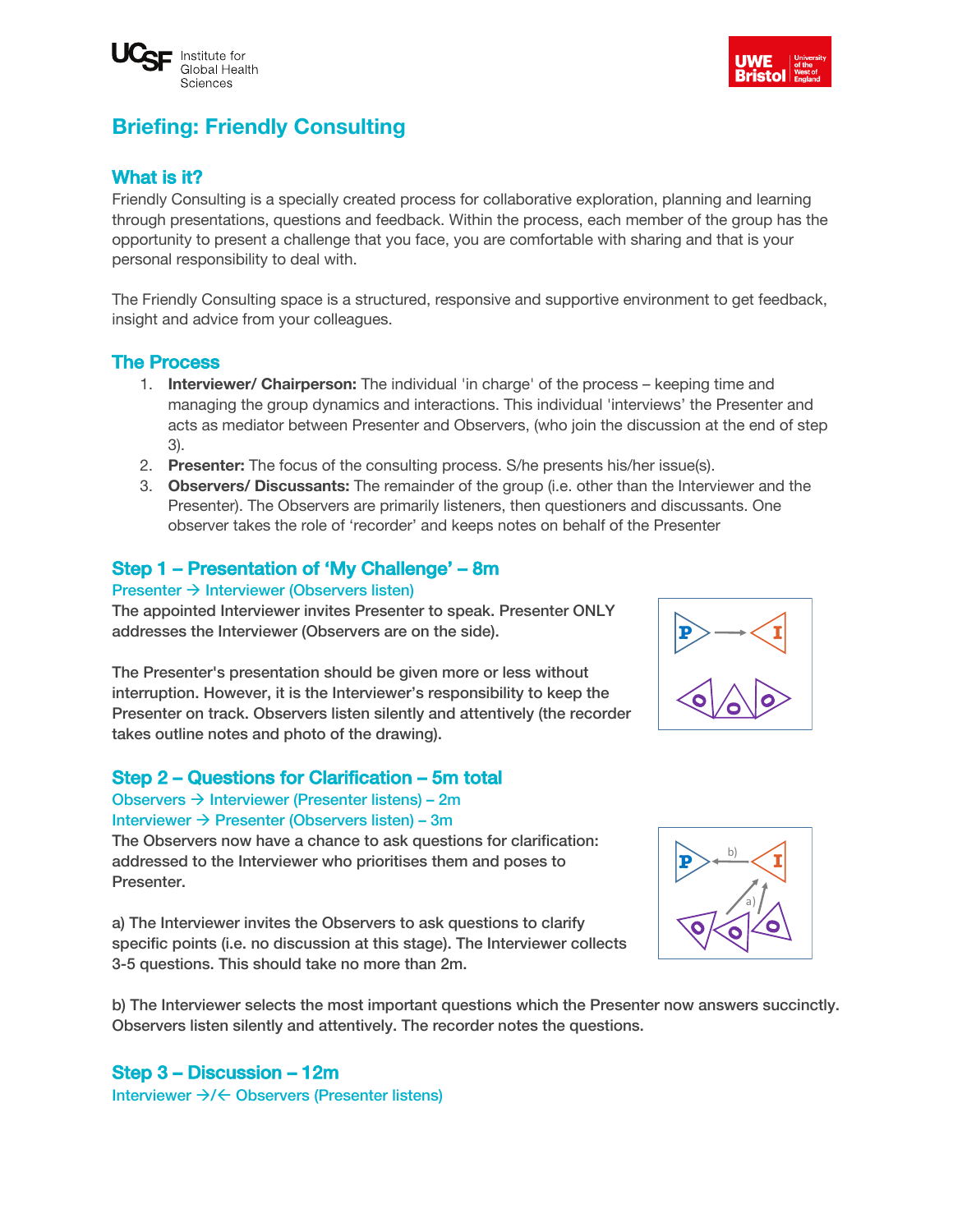

The purpose of this step is to leverage the collective input of the Interviewer and Observers on the Presenter's issue. The Interviewer and Observers discuss the issue and explore possible actions.

During this process the Presenter turns his/her chair around so that his/her back is to the group. The Presenter LISTENS and takes notes. The recorder joins the discussion.

### Step 4 – Wrap-up on 'My Challenge' – 2m

#### All together

The purpose of this final step is for the Presenter to ask final questions or provide final comments to the group. The Interviewer and Observers are welcome to respond. Keep it short.

After the session, the recorder gives the notes to the presenter for additional comment. A copy if given to the organisers.





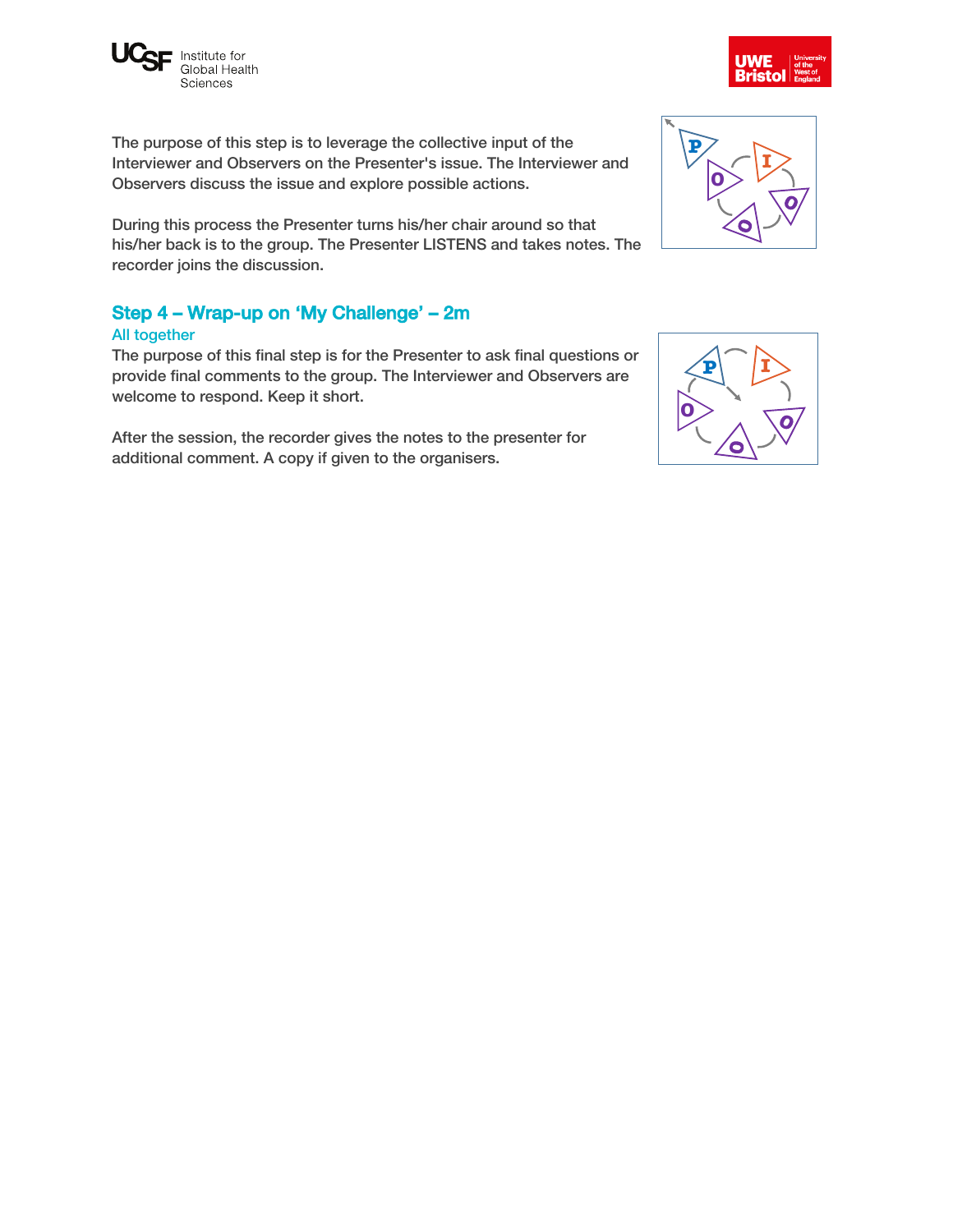



### Friendly Consulting

## **Recorder Template**

**Presenter's Name and job: Date of presentation: Names of friendly consulting team members:** 

**The Challenge Headline (what it's about): Some more details as presented:**

**Questions for clarification**

**Some of the ideas raised in discussion**

**Additional notes by the Presenter (continue overleaf if needed)**